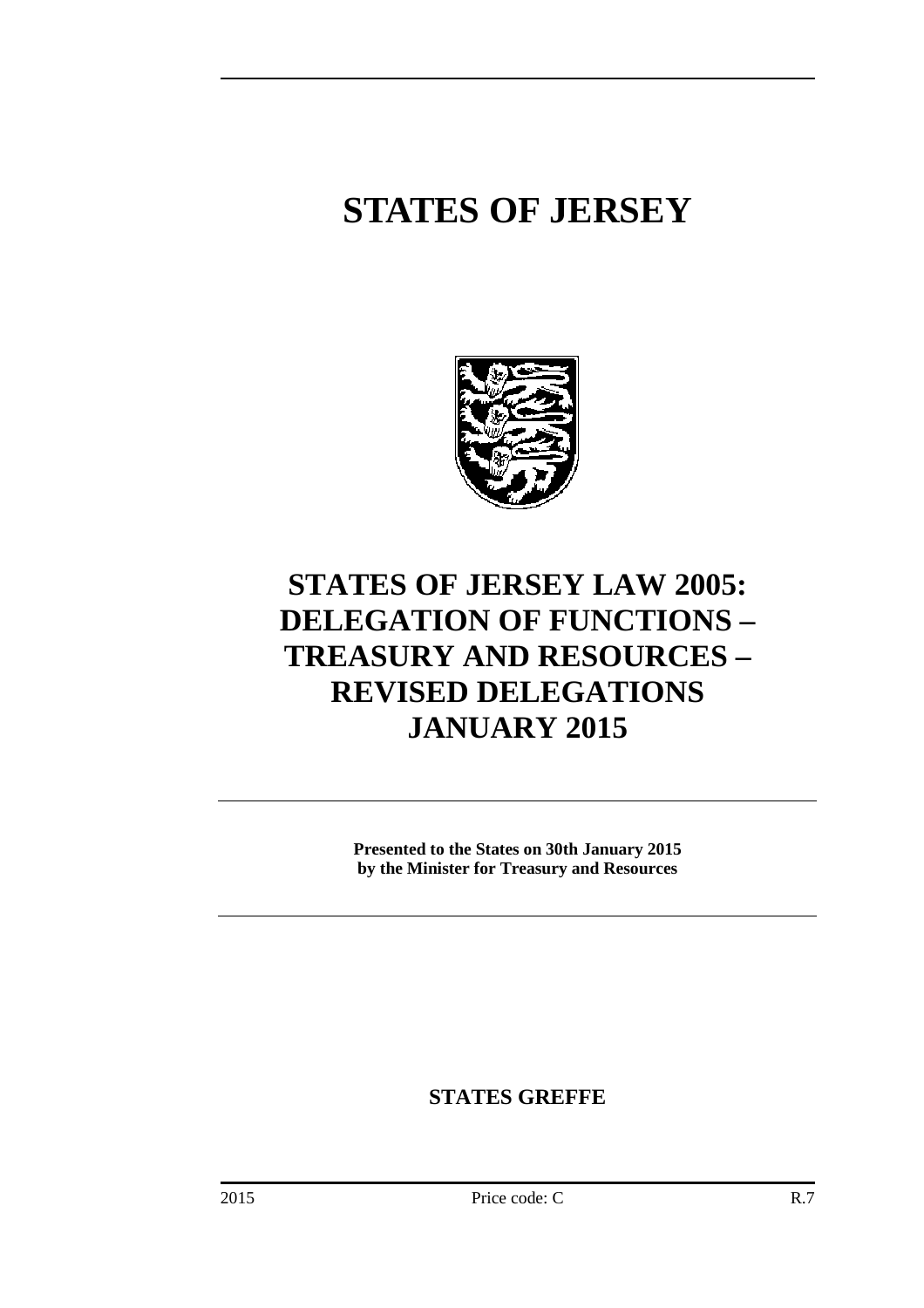#### **REPORT**

On 28th January 2015, the Minister for Treasury and Resources made a Ministerial Decision delegating certain of his functions under Article 28 of the States of Jersey Law 2005 (MD-TR-2015-0008, available at www.gov.je).

Article 28 of the States of Jersey Law 2005 permits a Minister to delegate, wholly or partly, functions to an Assistant Minister or an officer.

The Law states, *inter alia* –

#### "**28 Power of Minister to delegate functions**

- (1) A Minister may delegate, wholly or partly, functions conferred upon or vested in the Minister by or under this Law or any other enactment or any enactment of the United Kingdom having effect in Jersey, to –
	- (a) one of his or her Assistant Ministers;
	- (b) an officer.
- (2) A Minister shall not delegate
	- (a) any power to make an enactment;
	- (b) any power to decide an appeal under an enactment;
	- (c) any function the delegation of which is prohibited by an enactment.
- (3) The delegation of functions by a Minister under this Article shall not prevent the Minister exercising those functions personally.
- (4) Where any licence, permit or authorization is granted in purported exercise of functions delegated under paragraph (1), no criminal proceedings shall lie against any person for any act done, or omitted to be done, in good faith and in accordance with the terms of the licence, permit or authorization, by reason that the functions had not been delegated, or that any requirement attached to the delegation of the functions had not been complied with.
- (5) In this Article –

"Minister" includes the Chief Minister;

"officer" means a States' employee within the meaning of the Employment of States of Jersey Employees (Jersey) Law 2005 and includes a member of the States of Jersey Police Force and an officer appointed under paragraph 1(1) of Part 1 of Schedule 2 to the Immigration Act 1971 as extended to Jersey by the Immigration (Jersey) Order 1993.

(6) The States may by Regulations amend the definition "officer" in paragraph (5)."

The terms of the delegations, and the legislation under which those delegations were made, were recorded in a Report attached to the Ministerial Decision, as shown below –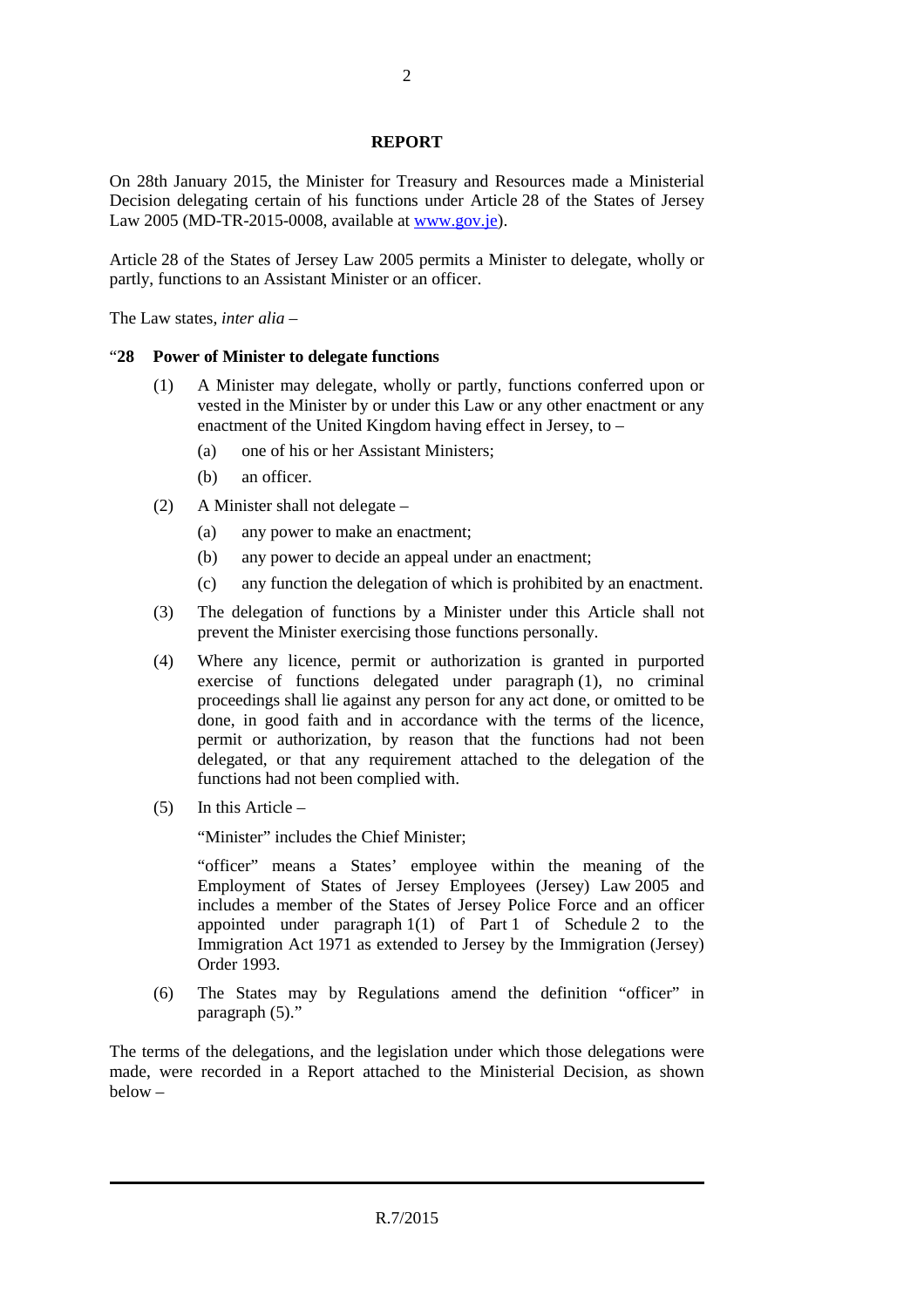*Note: Unless otherwise stated, any reference to an Article in this section is a reference to the Article so numbered in the Public Finances (Jersey) Law 2005. Likewise, any reference to a Regulation in this section is a reference to the Regulation so numbered in the Public Finances (Transitional Provisions) (No. 2) (Jersey) Regulations 2005.* 

#### **1. Public Finances (Jersey) Law 2005 delegations**

| Legislation:              | Article 24A – Estimates to be provided for States-funded<br>bodies; and Article 24B – Estimates for the States Assembly.                                                                                                                       |
|---------------------------|------------------------------------------------------------------------------------------------------------------------------------------------------------------------------------------------------------------------------------------------|
| Delegate:                 | Treasurer of the States or, in their absence, another person<br>nominated by the Treasurer.                                                                                                                                                    |
| <b>Function delegated</b> | To enable the preparation or monitoring of the Medium                                                                                                                                                                                          |
| and scope of              | Term Financial Plan and Budget, the Law enables the                                                                                                                                                                                            |
| delegation:               | Minister to request that estimates and such other information<br>be provided by States-funded bodies (including ministerial<br>and non-ministerial bodies and the States Assembly) for one<br>or more financial years or for any other period. |
|                           | The Minister may specify the format and time scale within<br>which the aforementioned estimates should be provided.                                                                                                                            |

#### **1.1 Medium Term Financial Plan and Budget Estimates**

#### **1.2 Non-Contentious Transfers**

| Legislation: | Article 18 – Permitted variations of heads of expenditure:<br>sub-paragraphs $(1)$ and $(2)$ refer                                                                                                                                                                                                                                                                                                                                             |
|--------------|------------------------------------------------------------------------------------------------------------------------------------------------------------------------------------------------------------------------------------------------------------------------------------------------------------------------------------------------------------------------------------------------------------------------------------------------|
| Delegate:    | Treasurer of the States or, in their absence, another person<br>nominated by the Treasurer, to agree any non-contentious<br>transfers between revenue and capital heads of expenditure<br>(and vice versa) with no financial limit where the transfer is<br>solely to ensure that financial transactions are accurately<br>reflected in the States' Accounts in accordance with<br>accounting standards issued under Article 32(2) of the Law. |
|              | The Treasurer of the States, or another person nominated by<br>the Treasurer, to agree that funds can be transferred, without<br>further approval by the Minister, in instances where there is<br>a transfer of responsibility and administration of a service<br>which has been agreed either $-$                                                                                                                                             |
|              | by the States under Article 29 of the States of Jersey<br>Law and the relevant Ministers (or the Accounting<br>Officer in the case of a non-Ministerial States-<br>funded body) agree in respect of the funds to be<br>transferred; and/or                                                                                                                                                                                                     |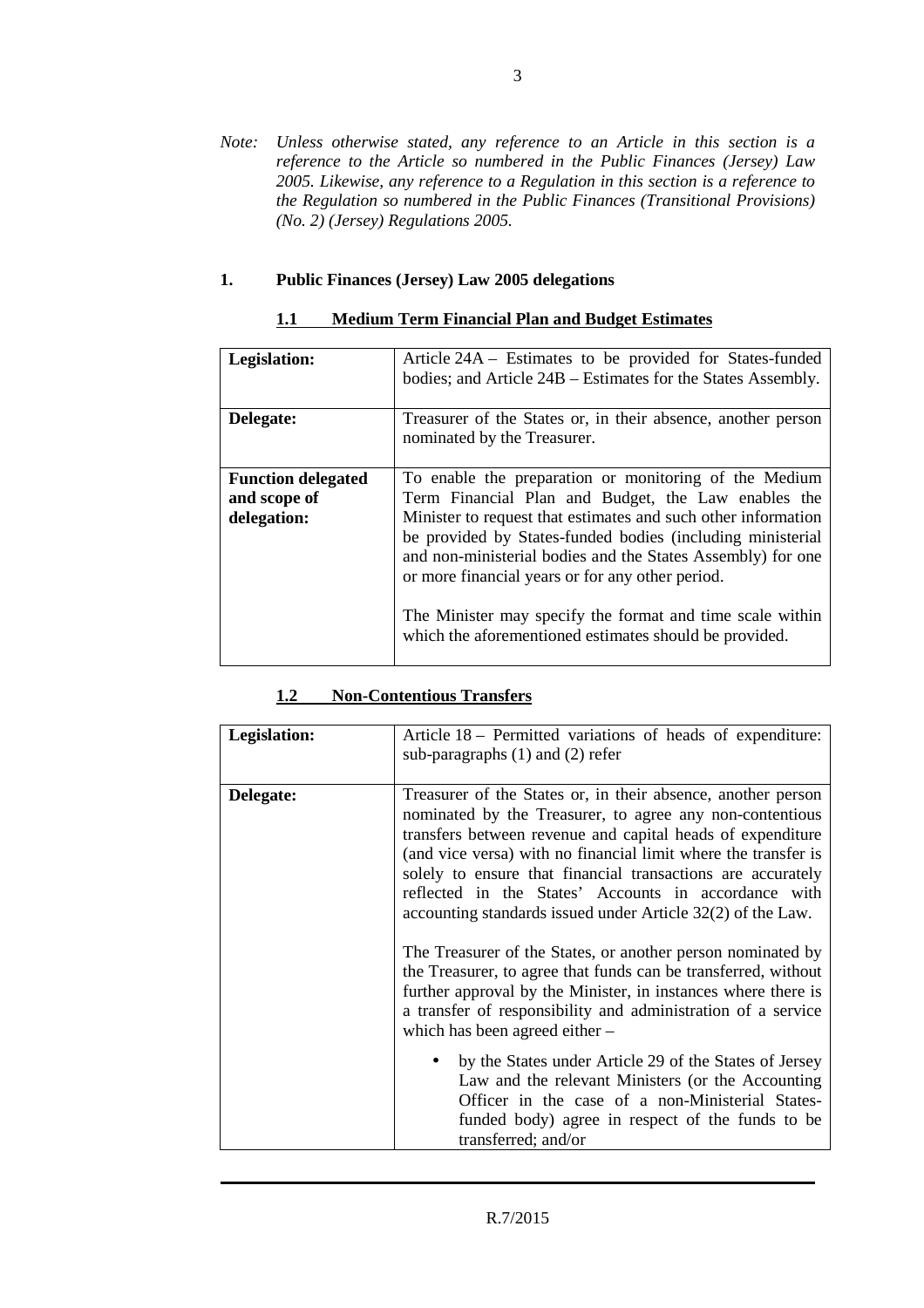|                                                          | there has been a transfer of functions or services<br>from one States-funded body to another (apart from<br>those approved by the States in the above bullet<br>point) and the relevant Ministers (or Accounting<br>Officer in the case of a non-Ministerial States-<br>funded body) agree in respect of the funds to be<br>transferred.                                       |
|----------------------------------------------------------|--------------------------------------------------------------------------------------------------------------------------------------------------------------------------------------------------------------------------------------------------------------------------------------------------------------------------------------------------------------------------------|
|                                                          | Authority is delegated to the Treasurer of the States or, in<br>their absence, another person nominated by the Treasurer, to<br>agree any non-contentious transfers between heads of<br>expenditure up to £1,000,000.                                                                                                                                                          |
|                                                          | The Treasurer of the States, or a person nominated by the<br>Treasurer, to agree any non-contentious transfers from a<br>head of expenditure (capital or revenue) to contingency<br>expenditure either within or after the end of the relevant<br>financial year.                                                                                                              |
|                                                          | All such decisions must be included in the 6 monthly report<br>presented to the States.                                                                                                                                                                                                                                                                                        |
| <b>Function delegated</b><br>and scope of<br>delegation: | These paragraphs of the Law enable the Minister to approve<br>the transfer of funds from one head of expenditure to another<br>to comply with accounting standards, where there has been<br>an approved transfer of functions or services, for any transfer<br>from one head of expenditure not covered by the 2 aforesaid<br>reasons or there is a transfer into contingency. |

## **1.3 Retention of Income**

| Legislation: | Article 19 - Adjustments for variations in<br>income:<br>paragraph (1) refers.                                                                                                                                                                                                                                                                                                                                                                                                                                                                                                                                                                                                                                                                    |
|--------------|---------------------------------------------------------------------------------------------------------------------------------------------------------------------------------------------------------------------------------------------------------------------------------------------------------------------------------------------------------------------------------------------------------------------------------------------------------------------------------------------------------------------------------------------------------------------------------------------------------------------------------------------------------------------------------------------------------------------------------------------------|
| Delegate:    | Treasurer of the States or, in their absence, another person<br>nominated by the Treasurer, to approve –<br>in all non-contentious cases where any<br>such<br>additional income matches additional expenditure;<br>or<br>additional income in excess of increased expenditure<br>$\bullet$<br>(i.e. additional surplus income) required to generate<br>that income but the excess income is not more than<br>10% (up to a maximum of £500,000 for a States<br>trading operation and £100,000 for all other States-<br>funded bodies) of the estimated income notified to<br>the States for that particular service area- this<br>additional income should not be used to fund<br>recurring expenditure for which no future funding is<br>secured. |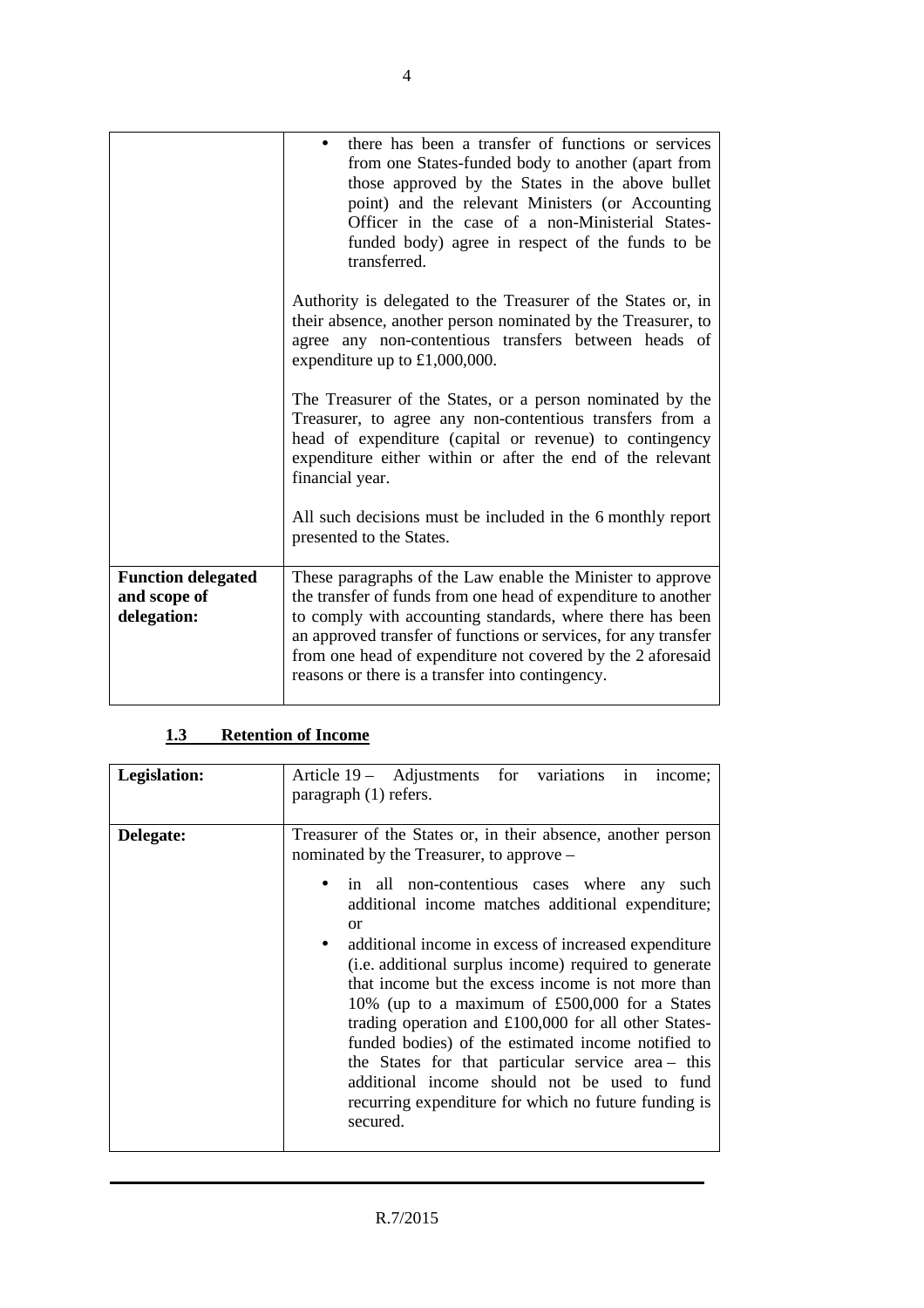| <b>Function delegated</b> | This paragraph of Article 19 of the Law empowers the        |
|---------------------------|-------------------------------------------------------------|
| and scope of              | Minister to authorise a States-funded body to use any       |
| delegation:               | additional income it may generate over and above the        |
|                           | estimate approved by the States in the Medium Term          |
|                           | Financial Plan.                                             |
|                           |                                                             |
|                           | The Minister agreed that States-funded bodies be allowed to |
|                           | retain and use additional income in instances where –       |
|                           |                                                             |
|                           | any such income and associated additional<br>(a)            |
|                           | expenditure match; and                                      |
|                           |                                                             |
|                           | the additional income is in excess of increased<br>(b)      |
|                           | expenditure (i.e. additional surplus income)                |
|                           | required to generate that income, but the excess            |
|                           | income is not more than 10% (up to a maximum of             |
|                           | £500,000 for a States trading operation and                 |
|                           | £100,000 for all other States-funded bodies) of the         |
|                           | estimated income notified to the States for that            |
|                           |                                                             |
|                           | particular service area - this additional income            |
|                           | should not be used to fund recurring expenditure            |
|                           | for which no future funding is secured.                     |
|                           |                                                             |

## **1.4 Income from Asset Sales**

| Legislation:                                             | Article 18 – Permitted variations of heads of expenditure;<br>paragraph (5) refers.                                                                                                                                                                                                                                                                                                                                                                                       |
|----------------------------------------------------------|---------------------------------------------------------------------------------------------------------------------------------------------------------------------------------------------------------------------------------------------------------------------------------------------------------------------------------------------------------------------------------------------------------------------------------------------------------------------------|
| Delegate:                                                | Treasurer of the States or, in their absence, another officer<br>nominated by the Treasurer of the States, to agree non-<br>contentious requests for the use of sale proceeds where the<br>net balance over the residual value of the asset sold is equal<br>to or less than $£100,000$ .<br>Accounting Officers to make use of up to £5,000 of income<br>from the sale of an asset where the net balance over the<br>residual value of the asset sold is £5,000 or less. |
| <b>Function delegated</b><br>and scope of<br>delegation: | This paragraph of the Law empowers the Minister to<br>authorize a States-funded body to make use of income from<br>the sale of an asset for revenue expenditure or a specified<br>capital project.                                                                                                                                                                                                                                                                        |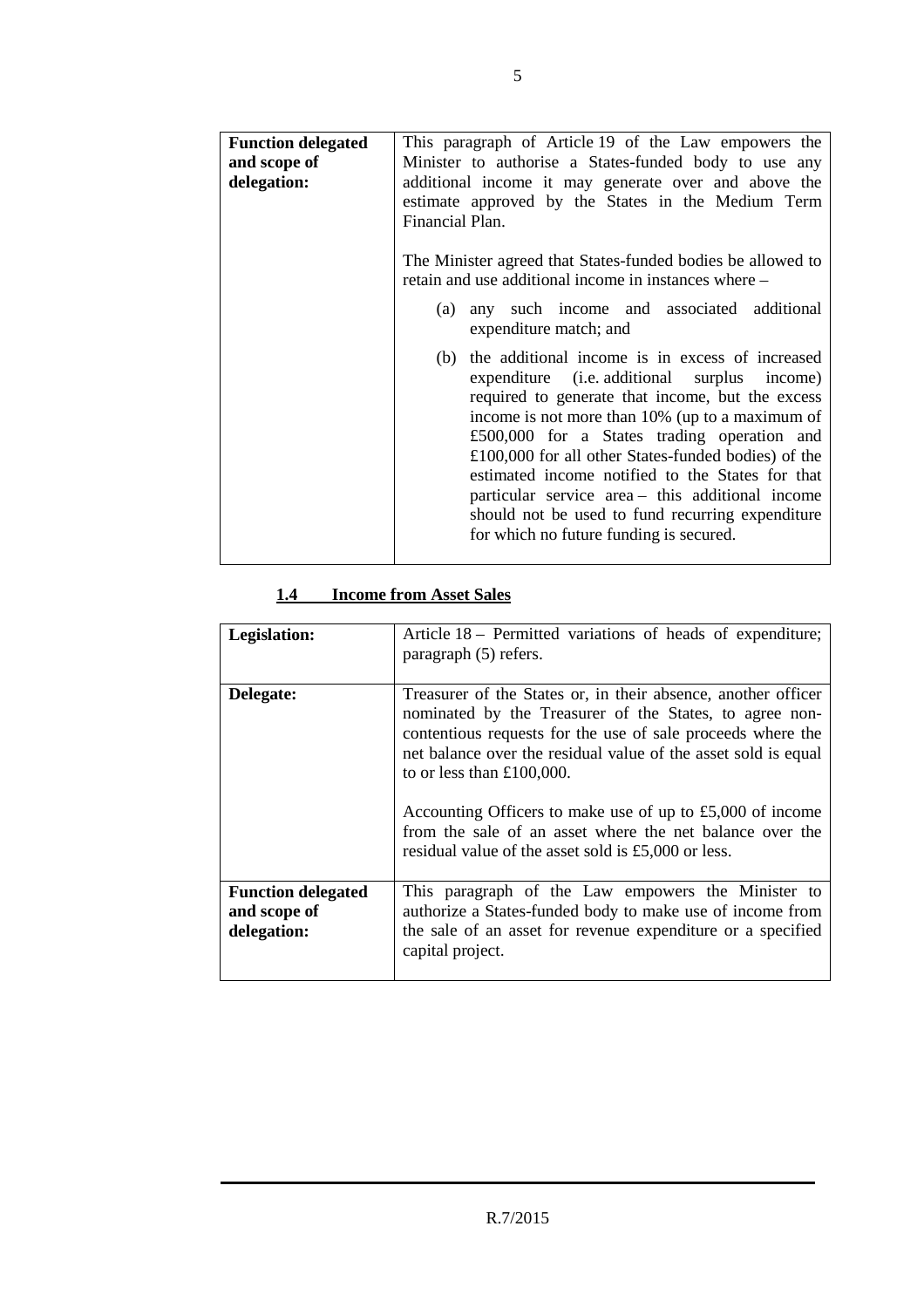#### **1.5 Borrowing**

| <b>Legislation:</b>                                      | Article 22 - Minister and Treasurer may be authorized to<br>borrow; and                                                                                                                                                                                                                                                                                                                                                                                                                                                                                                                                                                                                                                                                  |
|----------------------------------------------------------|------------------------------------------------------------------------------------------------------------------------------------------------------------------------------------------------------------------------------------------------------------------------------------------------------------------------------------------------------------------------------------------------------------------------------------------------------------------------------------------------------------------------------------------------------------------------------------------------------------------------------------------------------------------------------------------------------------------------------------------|
|                                                          | Regulation 9 – authorizes the Minister to make certain<br>borrowings in the name of, and on behalf of the States.                                                                                                                                                                                                                                                                                                                                                                                                                                                                                                                                                                                                                        |
|                                                          | Regulation $10$ – allows the Minister to delegate their power<br>to borrow on behalf of the States to the Treasurer.                                                                                                                                                                                                                                                                                                                                                                                                                                                                                                                                                                                                                     |
| Delegate:                                                | Treasurer of the States to agree short-term bank overdrafts/<br>overdraft facilities, and temporary loans, within the<br>parameters set in the Law up to £10 million.<br>Authority is delegated to the Treasurer of the States to agree<br>minor borrowing up to $£100,000$ in any one financial year<br>(up to a maximum of £500,000), with no transaction to<br>exceed £10,000 and repayment periods of 5 years or less.<br>(Treasurer is not able to delegate their borrowing<br>responsibilities to any other officers.)                                                                                                                                                                                                             |
| <b>Function delegated</b><br>and scope of<br>delegation: | Both the Law and Regulations allow the Minister to delegate<br>(where they so wish) to the Treasurer, minor borrowing<br>transactions which, in summary, include -                                                                                                                                                                                                                                                                                                                                                                                                                                                                                                                                                                       |
|                                                          | short-term bank overdrafts/overdraft facilities and<br>temporary loans (these must not exceed more than<br>25% of the previous year's income from taxation);<br>other minor borrowing – up to £1 million in any one<br>٠<br>transaction in a financial year, so long as the total<br>amount borrowed does not exceed £3 million in that<br>year, the total amount outstanding in this way does<br>not exceed £20 million, and with all such borrowing<br>having a maximum repayment period of 10 years;<br>borrowing for a States trading operation where<br>additional income or tangible savings arising from<br>the underlying expenditure meet the costs of the<br>borrowing;<br>other parameters specifically agreed by the States. |

#### **1.6 Trading Operations**

| Legislation: | Article 27 – Returns of States trading operations to be<br>agreed: paragraphs $(1)$ and $(2)(a)$ – $(d)$ refer.                                                                     |
|--------------|-------------------------------------------------------------------------------------------------------------------------------------------------------------------------------------|
| Delegate:    | Treasurer of the States or, in their absence, another person<br>nominated by the Treasurer of the States, to request the<br>necessary estimates from the States trading operations. |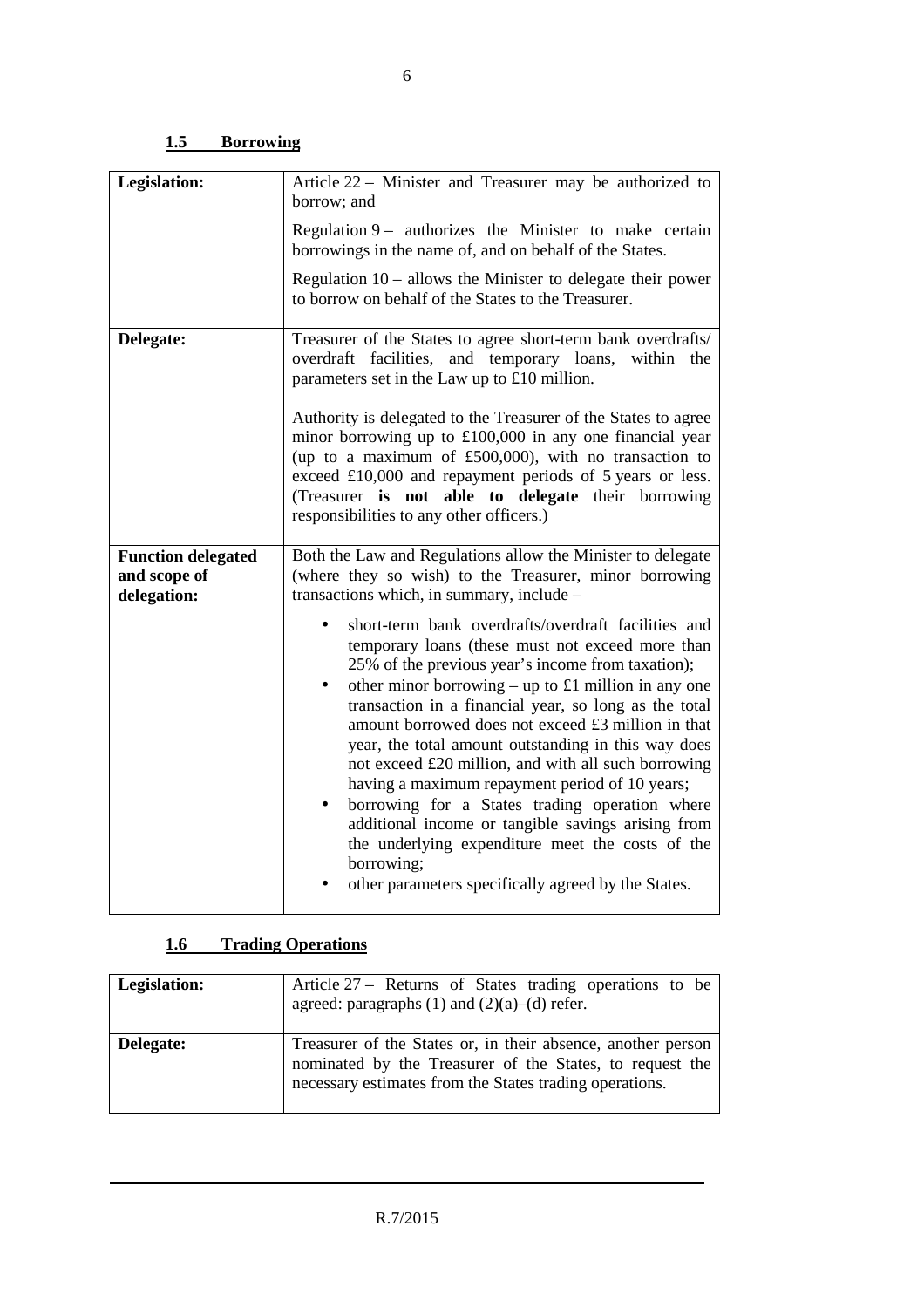| <b>Function delegated</b> | These paragraphs empower the Minister to request States         |
|---------------------------|-----------------------------------------------------------------|
| and scope of              | trading operations to enter into discussions and provide        |
| delegation:               | estimates in respect of the business activities for one or more |
|                           | financial years or any other period. The estimates should       |
|                           | include income and expenditure, estimated contribution to       |
|                           | the income of the States, estimate of any surplus of income     |
|                           | over expenditure or estimated deficit, to be debited to trading |
|                           | fund and shall take into account capital expenditure details.   |
|                           |                                                                 |

#### **1.7 Bank Accounts**

| Legislation:                                             | Article 33 – Treasurer to open bank accounts: paragraphs (1)<br>and $(4)$ refer.                                                                                                                                                         |
|----------------------------------------------------------|------------------------------------------------------------------------------------------------------------------------------------------------------------------------------------------------------------------------------------------|
| Delegate:                                                | Treasurer of the States to carry out this function without<br>recourse to the Minister, provided that any bank selected is<br>licensed for banking services in Jersey by the Jersey<br>Financial Services Commission.                    |
| <b>Function delegated</b><br>and scope of<br>delegation: | These paragraphs allow the Treasurer to open, operate and<br>maintain bank accounts with a bank(s) approved by the<br>Minister for the operation of the Consolidated Fund and for<br>the proper administration of this or any other Law. |

#### **1.8 Recharge Accounts**

| Legislation:                                             | Article 33 – Treasurer to open bank accounts: paragraph (3)<br>refers.                                                                                                                                                                        |
|----------------------------------------------------------|-----------------------------------------------------------------------------------------------------------------------------------------------------------------------------------------------------------------------------------------------|
| Delegate:                                                | Treasurer of the States or, in their absence, another officer<br>nominated by the Treasurer of the States, to approve all<br>rechargeable and stock accounts.                                                                                 |
| <b>Function delegated</b><br>and scope of<br>delegation: | This paragraph empowers the Minister to agree that money<br>in the Consolidated Fund may be used to incur expenditure<br>that will subsequently be recharged - for example the<br>approval of stock accounts and other rechargeable accounts. |

## **1.9 Financial Directions**

| Legislation: | Article 34 – Financial Directions.                                                                                                                                                                                                                                                                                                                                                             |
|--------------|------------------------------------------------------------------------------------------------------------------------------------------------------------------------------------------------------------------------------------------------------------------------------------------------------------------------------------------------------------------------------------------------|
| Delegate:    | Treasurer of the States or, in their absence, another person<br>nominated by the Treasurer, to issue Financial Directions<br>that the Treasurer deems to be required. (This authority shall<br>not extend to those Financial Directions which propose the<br>delegation of responsibility from the Minister to an officer<br>without the Minister having already agreed those<br>delegations.) |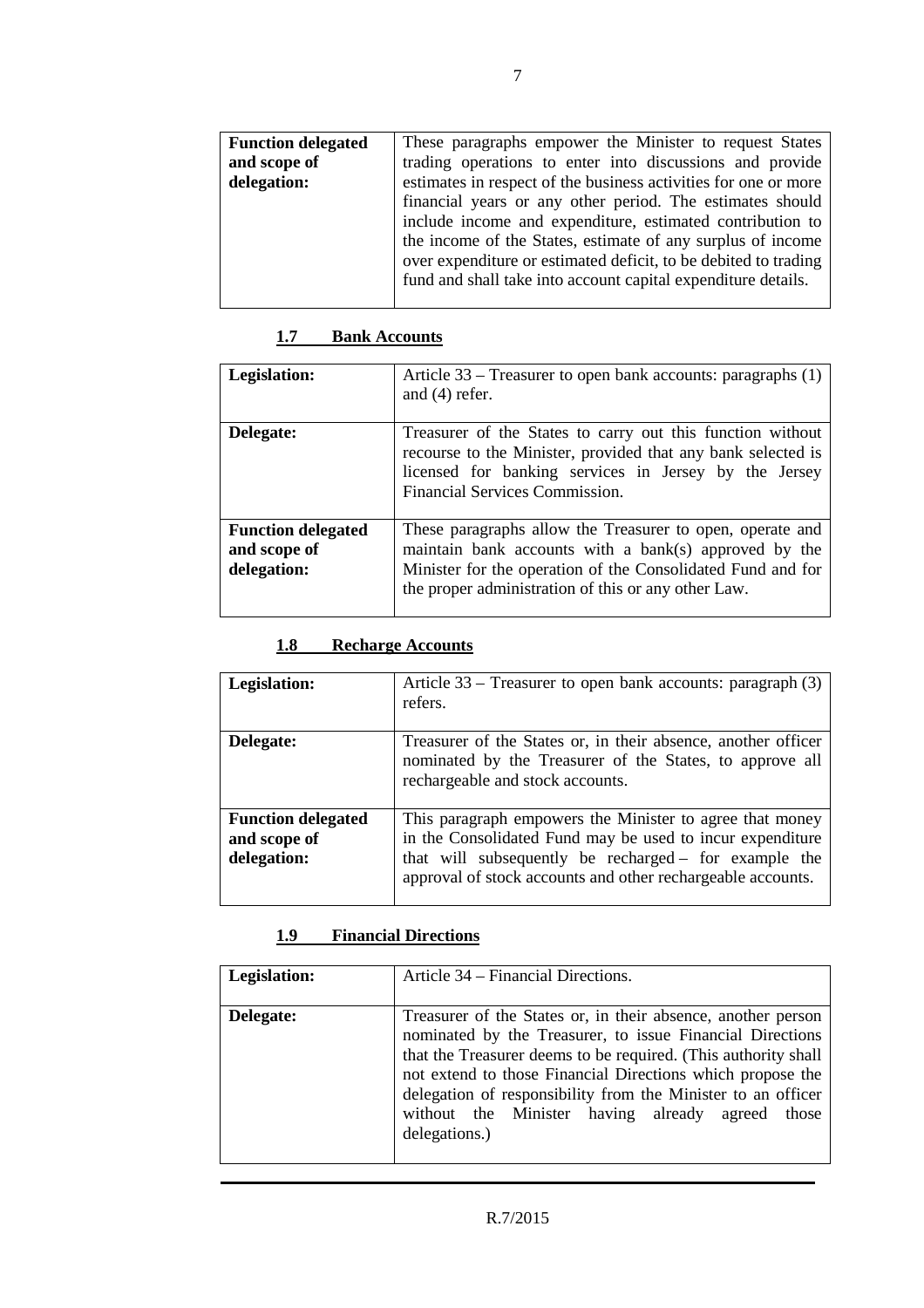| <b>Function delegated</b>   | This Article enables the Treasurer of the States to issue |
|-----------------------------|-----------------------------------------------------------|
| and scope of<br>delegation: | Financial Directions with the approval of the Minister.   |

## **1.10 Accounting Officers**

| Legislation:                                             | Articles 37 and 38A – Appointment of Accounting Officers.                                                                                                                                                                                                                                                                                                                                                           |
|----------------------------------------------------------|---------------------------------------------------------------------------------------------------------------------------------------------------------------------------------------------------------------------------------------------------------------------------------------------------------------------------------------------------------------------------------------------------------------------|
| Delegate:                                                | Treasurer of the States or, in their absence, another person<br>nominated by the Treasurer, to appoint another or an<br>Accounting Officer in uncontentious<br>additional<br>circumstances, where it is necessary or expedient to do so.<br>The same delegation to apply to the appointment of an<br>Accounting Officer for a States fund, States income, taxation<br>income or money forming part of a trust fund. |
| <b>Function delegated</b><br>and scope of<br>delegation: | These Articles enable the Minister to appoint –<br>a person other than the States-funded body's Chief<br>Officer as its Accounting Officer; and<br>an additional Accounting Officer for a States-funded<br>body;<br>a person as Accounting Officer for a States fund,<br>$\bullet$<br>States income, taxation income or money forming<br>part of a trust fund.                                                      |

#### **1.11 Insurance Fund**

| Legislation:                                             | Schedule $2 -$ Article $2 -$ participation of persons or bodies<br>with connections to the States in the States' mutual<br>insurance arrangements.                                                                                                                                |
|----------------------------------------------------------|-----------------------------------------------------------------------------------------------------------------------------------------------------------------------------------------------------------------------------------------------------------------------------------|
| Delegate:                                                | Treasurer of the States or, in their absence, another person<br>nominated by the Treasurer, to permit persons or bodies that<br>appear to be connected with the States to participate in the<br>States' mutual insurance arrangements, on such terms and<br>conditions as agreed. |
| <b>Function delegated</b><br>and scope of<br>delegation: | This Article enables the Minister to determine which persons<br>or bodies, with States connections, can participate in the<br>States' mutual insurance arrangements and what terms and<br>conditions should apply to them.                                                        |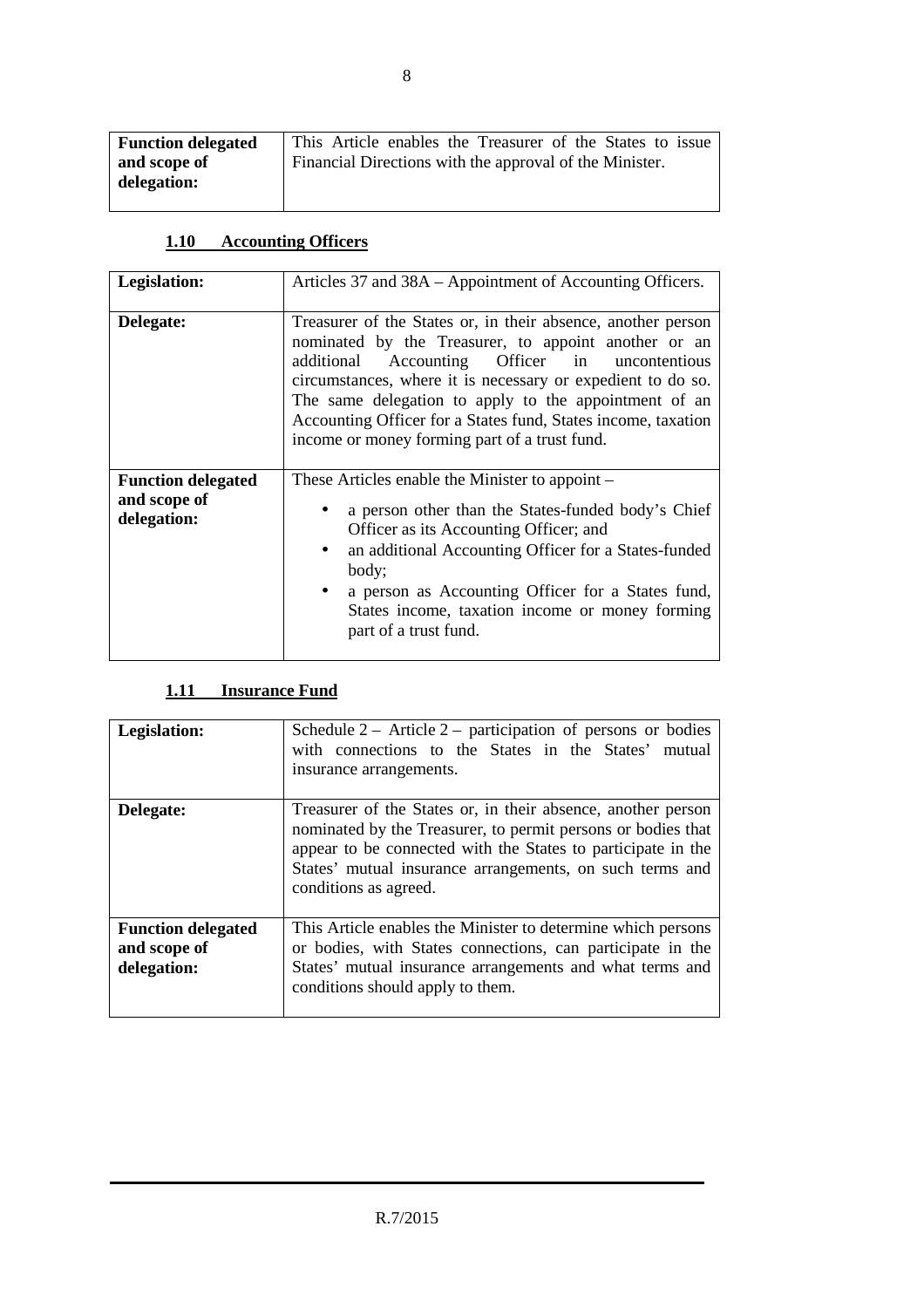#### **1.12 Trust Assets – Bank Accounts**

| Legislation:                                             | Regulation $18$ – prescribes the bank accounts that may be<br>used for trust money.                                                                                                                                   |
|----------------------------------------------------------|-----------------------------------------------------------------------------------------------------------------------------------------------------------------------------------------------------------------------|
| Delegate:                                                | Treasurer of the States to carry out this function without<br>recourse to the Minister, provided that any bank selected is<br>licensed for banking services in Jersey by the Jersey<br>Financial Services Commission. |
| <b>Function delegated</b><br>and scope of<br>delegation: | This Regulation states that Trust money should be held in a<br>bank account with a bank or banks approved by the Minister<br>(unless a Trust document specifies a certain bank).                                      |

#### **1.13 Trading Funds**

| Legislation:                                             | Regulation 22.                                                                                                                                                                                                                                                                                        |
|----------------------------------------------------------|-------------------------------------------------------------------------------------------------------------------------------------------------------------------------------------------------------------------------------------------------------------------------------------------------------|
| Delegate:                                                | Treasurer of the States or, in their absence, another person<br>nominated by the Treasurer of the States for any further<br>approvals under Article 22(2) of the Public Finances<br>(Transitional Provisions) (No. 2) (Jersey) Regulations 2005,<br>where the amount concerned is $£100,000$ or less. |
| <b>Function delegated</b><br>and scope of<br>delegation: | Money standing to the credit of the trading fund of a States<br>trading operation may also be used, with the approval of the<br>Minister, for a capital project of the trading operation if $-$                                                                                                       |
|                                                          | (a) the amount approved by the States for the project<br>as part of the Budget has proved to be insufficient;<br>or                                                                                                                                                                                   |
|                                                          | (b) the project arises from a contingency that could not<br>have been reasonably foreseen at the time the<br>estimates of the States trading operation were<br>submitted to the Minister in accordance with<br>Article 24A of the 2005 Law for inclusion as part<br>of a Budget.                      |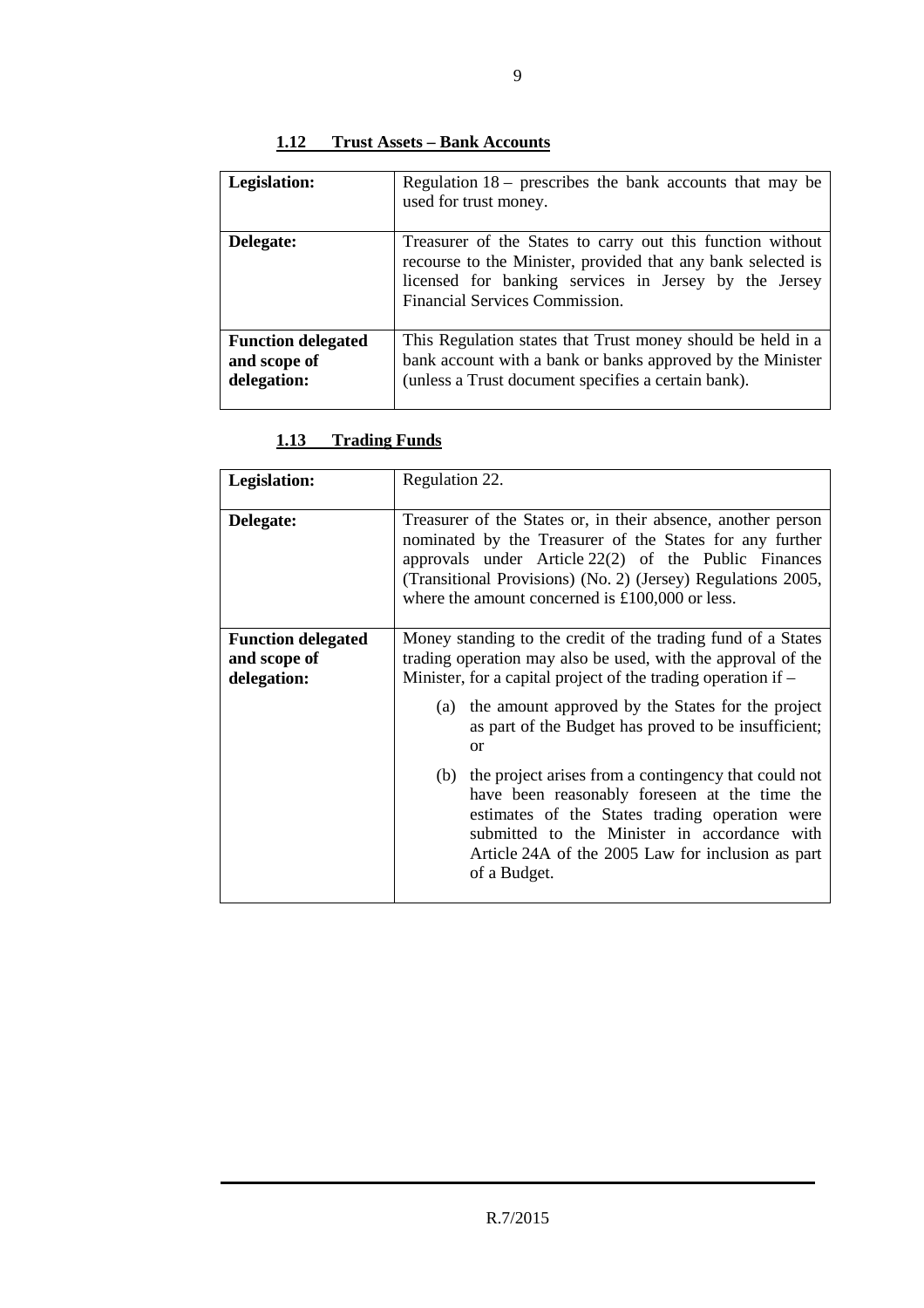## **2. Administrative delegations**

#### **2.1 States Charges**

| <b>States decision:</b>                                  | Anti-Inflation Strategy (P.125/2000).                                                                                                                                                                                                                                                                                                     |
|----------------------------------------------------------|-------------------------------------------------------------------------------------------------------------------------------------------------------------------------------------------------------------------------------------------------------------------------------------------------------------------------------------------|
| Delegate:                                                | Treasurer of the States or, in their absence, another person<br>nominated by the Treasurer to agree non-contentious<br>fee/charge increases which do not require subsequent States<br>approval; or in instances where fees are being increased in<br>line with the "User Pays" principle.                                                 |
|                                                          | The Treasurer of the States will be able to give "blanket"<br>approval to groups of charges in a particular year, or a single<br>charge over a period of a number of years.                                                                                                                                                               |
|                                                          | The Minister agreed that approval for increases which are in<br>line with statute or with a formula which has already<br>received States or their approval do not require further<br>approval.                                                                                                                                            |
| <b>Function delegated</b><br>and scope of<br>delegation: | The States, in adopting the Anti-Inflation Strategy, agreed<br>that increases in States charges should be limited to a<br>maximum of 2.5% a year, with any exceptions, in extremely<br>compelling cases only, to be subject to prior approval by the<br>Finance and Economics Committee (now the Minister for<br>Treasury and Resources). |

#### **2.2 Coin designs**

| Legislation:                                             | Decimal Currency (Jersey) Law 1971 – Article 3 – Coinage<br>of the new currency.                                                                                                                |
|----------------------------------------------------------|-------------------------------------------------------------------------------------------------------------------------------------------------------------------------------------------------|
| Delegate:                                                | The<br>delegated approvals of individual<br>Minister<br>commemorative currency designs to the Treasurer of the<br>States and the Head of Treasury and Investment<br>Management.                 |
| <b>Function delegated</b><br>and scope of<br>delegation: | This delegation enables the Treasurer of the States and Head<br>of Treasury and Investment Management to approve<br>individual commemorative currency designs as and when<br>they are produced. |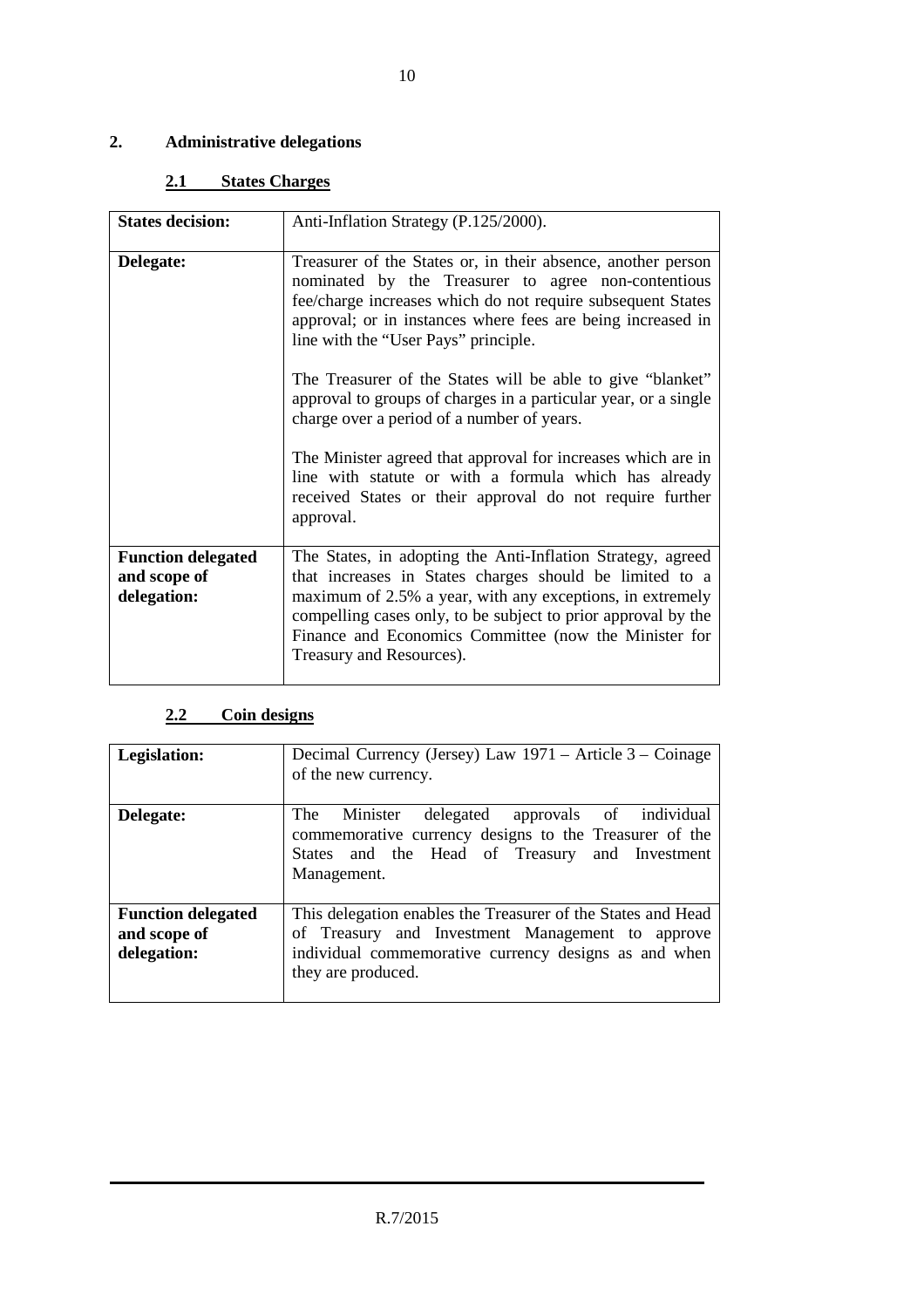| <b>States decision:</b>                                  | Regulation of Public Sector Employees (P.67/1999).                                                                                                                                                                                                                                                                                                                                                                                                                                                                                                                                                          |
|----------------------------------------------------------|-------------------------------------------------------------------------------------------------------------------------------------------------------------------------------------------------------------------------------------------------------------------------------------------------------------------------------------------------------------------------------------------------------------------------------------------------------------------------------------------------------------------------------------------------------------------------------------------------------------|
| Delegate:                                                | Treasurer of the States or, in their absence, another person<br>nominated by the Treasurer of the States for agreeing non-<br>contentious increases to States manpower.                                                                                                                                                                                                                                                                                                                                                                                                                                     |
| <b>Function delegated</b><br>and scope of<br>delegation: | This proposition charges the Minister for Treasury and<br>Resources to regulate the number of persons that may be<br>employed by the States of Jersey in any area of the States'<br>administration, excluding those States' departments that<br>report to the States trading operations, in accordance with<br>the principles contained within the Regulation of<br>Undertakings legislation and the policy statement issued by<br>the then Finance and Economics Committee in respect of the<br>application of the Regulation of Undertakings to the private<br>sector, effective from 10th November 1998. |

#### **2.3 Non-Contentious States Manpower**

#### **2.4 Responsibility for Jersey Property Holdings**

| Delegate: | Responsibility for all matters relating to Jersey Property                                                   |
|-----------|--------------------------------------------------------------------------------------------------------------|
|           | Holdings is delegated to Deputy E.J. Noel of St. Lawrence,<br>Assistant Minister for Treasury and Resources. |
|           |                                                                                                              |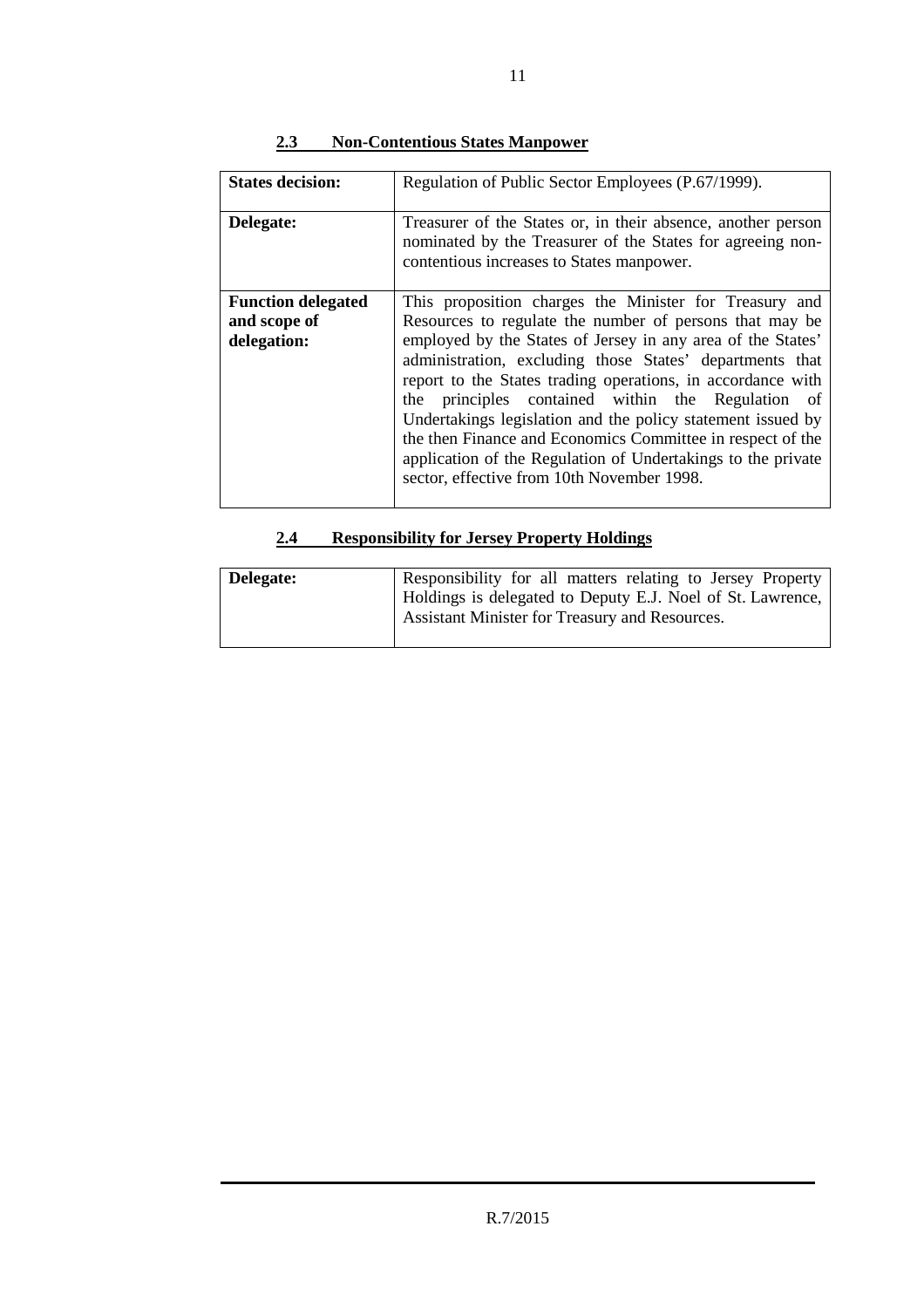#### **3. States Standing Orders delegations and signature of Contracts**

#### **3.1 Standing Order 168**

| Legislation:                                             | Standing Order 168                                                                                                                                                                                                                                                                                                                                                                                                                                                                                                                                                                                                                                                                                                                                                                                                                                                                                           |
|----------------------------------------------------------|--------------------------------------------------------------------------------------------------------------------------------------------------------------------------------------------------------------------------------------------------------------------------------------------------------------------------------------------------------------------------------------------------------------------------------------------------------------------------------------------------------------------------------------------------------------------------------------------------------------------------------------------------------------------------------------------------------------------------------------------------------------------------------------------------------------------------------------------------------------------------------------------------------------|
| Delegate:                                                | Authority is delegated to Deputy E.J. Noel of St. Lawrence,<br>Assistant Minister for Treasury and Resources, all powers<br>and responsibilities arising under Standing Order 168, with<br>no financial limits; and<br>Authority is delegated to the Accounting Officer or, in their<br>absence, to the Director of Estates or the Business and<br>Programme Manager, Property Holdings, the power to<br>approve the following actions -                                                                                                                                                                                                                                                                                                                                                                                                                                                                     |
|                                                          | any acquisition or disposal of land or property on<br>behalf of the Public for a consideration up to<br>£500,000;<br>any grant or acceptance on behalf of the Public of<br>any servitude or right in, on, over or under land by<br>way of gift or for amounts up to £500,000;<br>the letting, on behalf of the Public, to any person or<br>body for a term certain of any land or property for a<br>rent payable on commencement of less than £50,000<br>a year;<br>the rent on behalf of the Public from any person or<br>٠<br>body for a term certain of any land or property for a<br>rent payable on commencement of less than £50,000<br>a year; and<br>the renewal, extension or variation of any lease<br>where the value is less than $£50,000$ a year.                                                                                                                                              |
| <b>Function delegated</b><br>and scope of<br>delegation: | This Standing Order applies to the following actions -<br>(a) the acquisition, disposal, letting or rental of land<br>on behalf of the Public of Jersey (other than the<br>agreement of altered boundaries);<br>the agreement of boundaries, or of altered<br>(b)<br>boundaries, on behalf of the Public of Jersey;<br>the acquisition, grant, variation or cancellation of<br>(c)<br>rights or servitudes over land on behalf of the<br>Public of Jersey;<br>(ca) the renewal, extension, variation or cancellation of<br>any lease of land on behalf of the Public of Jersey;<br>(cb) the provision of consent, on behalf of the Public of<br>Jersey, to a land transaction that is not included in<br>sub-paragraphs (a) to (ca);<br>the approval of plans for the construction or<br>(d)<br>alterations of buildings where the work is to be<br>funded wholly or partly by money voted by the<br>States. |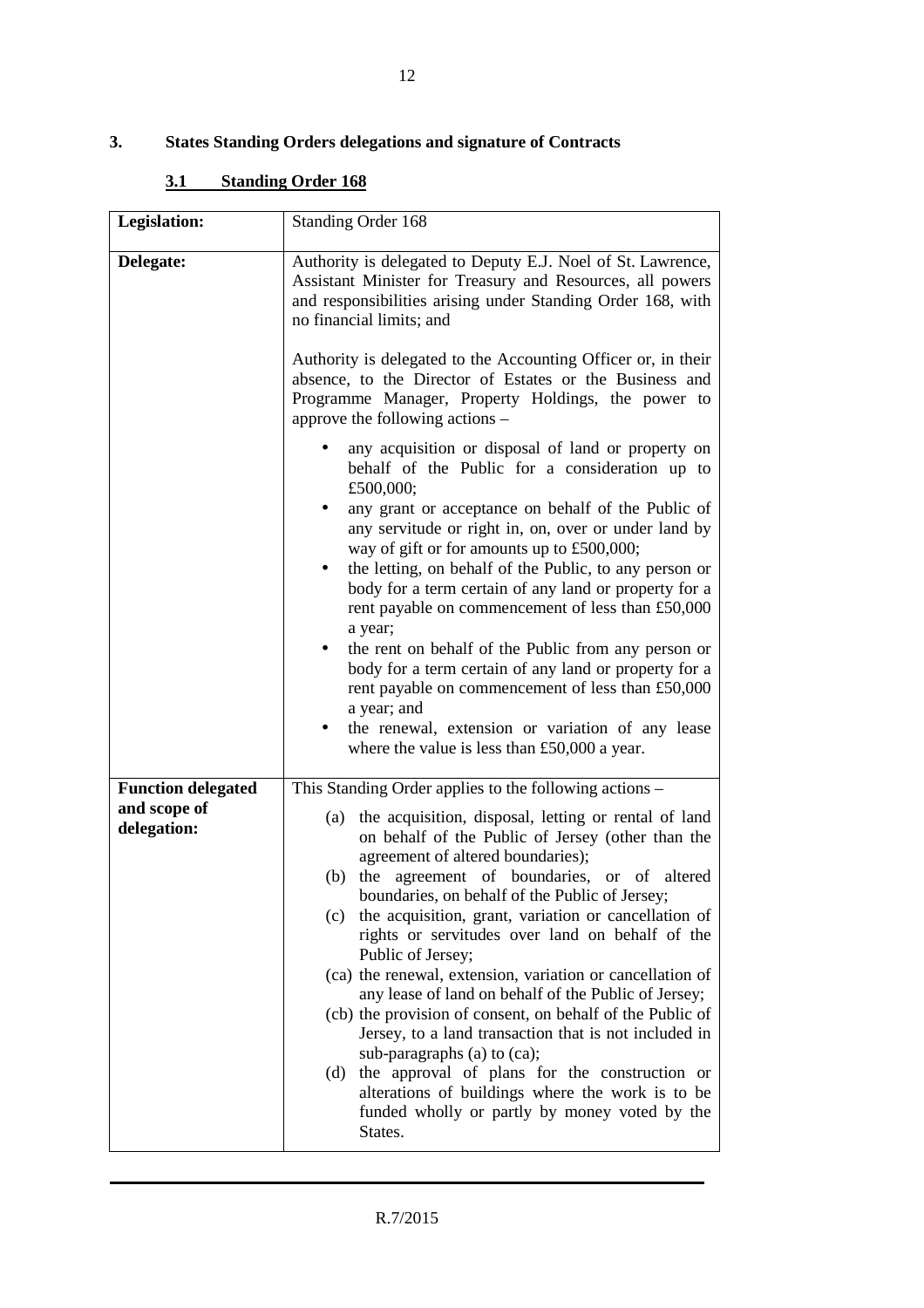| <b>Legislation:</b>                                      | Standing Order $168(3)$ – Land Transactions.                                                                                                                                                                                                                                                                                                                                                                                                                                                                                                                |
|----------------------------------------------------------|-------------------------------------------------------------------------------------------------------------------------------------------------------------------------------------------------------------------------------------------------------------------------------------------------------------------------------------------------------------------------------------------------------------------------------------------------------------------------------------------------------------------------------------------------------------|
| Delegate:                                                | Responsibility for signing the contract is delegated to -<br>Deputy E.J. Noel of St. Lawrence, Assistant<br>Minister for Treasury and Resources, for contracts<br>with no financial limit;<br>the Accounting Officer, for contracts up<br>to<br>£1,000,000 or, in their absence, the Director of<br>Estates or the Assistant Director, Property Holdings,<br>for contracts with a value up to $£1,000,000;$<br>the Director of Estates or, in their absence, the<br>Assistant Director, Property Holdings, for contracts<br>with a value up to $£500,000$ . |
|                                                          | Power to authorise H.M. Attorney General and the Greffier<br>of the States to pass any contracts on behalf of the Public of<br>Jersey that may be necessary in regard to land transactions<br>approved by the Minister or their delegates under Standing<br>Order 168 is delegated to Deputy E.J. Noel of St. Lawrence,<br>Assistant Minister for Treasury and Resources, or the<br>Accounting Officer or, in their absence, the Director of<br>Estates or the Assistant Director, Property Holdings.                                                       |
| <b>Function delegated</b><br>and scope of<br>delegation: | Signing of contracts on behalf of the Minister for Treasury<br>and Resources for work commissioned by Jersey Property<br>Holdings.                                                                                                                                                                                                                                                                                                                                                                                                                          |

#### **3.2 Contract signing – Land Transactions**

#### **3.3 Contract signing – corporate contracts**

| <b>Signature of</b>  | Signing of corporate contracts on behalf of the Minister for                                                                                                                                      |
|----------------------|---------------------------------------------------------------------------------------------------------------------------------------------------------------------------------------------------|
| corporate contracts: | Treasury and Resources.                                                                                                                                                                           |
| Delegate:            | The Minister delegates the signing of all corporate contracts<br>negotiated by Strategic Procurement for and on behalf of the<br>States, to the Treasurer of the States, with no financial limit. |